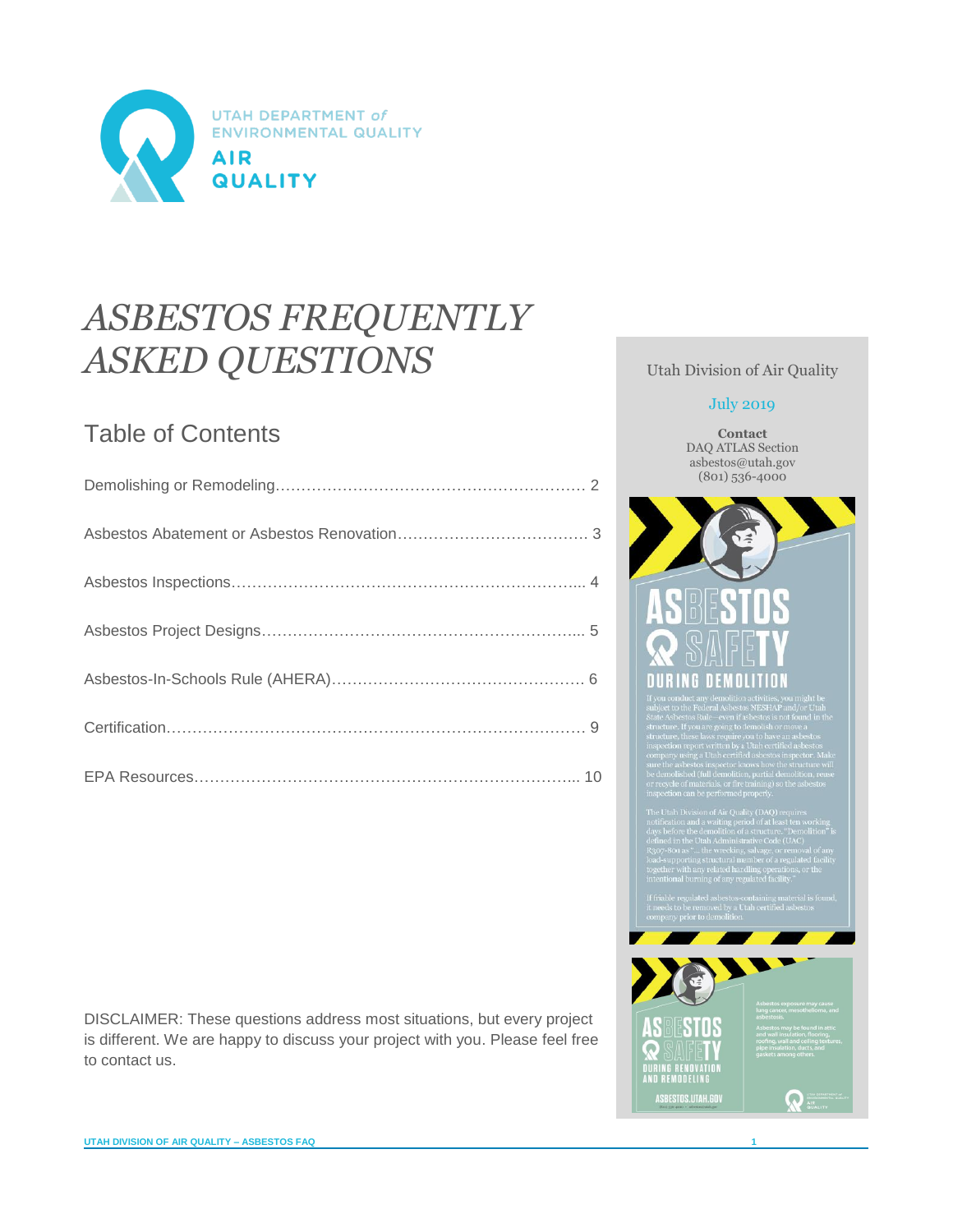# <span id="page-1-0"></span>Demolishing or Remodeling (Asbestos NESHAP and Utah Asbestos Rule)

1. When do I need an asbestos inspection?

You must have an asbestos inspection performed before any work that may impact or disturb more than three square feet of building materials or three linear feet of pipe insulation. This rule applies to contractors performing the work, operators, and owners of buildings. There is a homeowner exception, see question #2.

2. Does a homeowner need an asbestos inspection before demolishing or remodeling their home?

A homeowner does not need an asbestos inspection before demolishing or remodeling a home that *they own and live in or intend to live in*. The owner of a condominium or apartment complex with 4 or less units can demolish or remodel the unit that they live in. An owner cannot demolish or remodel a rental unit or a unit that they do not live in. The homeowner cannot hire a contractor to be involved in any part of the project, including waste hauling. The owner cannot demolish or remodel condominium and apartment complexes with more than 4 units.

3. When do I need to submit a demolition notification form to the DAQ?

You must submit a demolition notification form to the DAQ for all projects that involve the wreckage, salvage, or removal of any *load-supporting structural member/s* of the building. You must submit the demolition notification form to the DAQ *at least ten working days before* the start of your project. Moving a structure or intentionally burning a structure may have additional requirements, please call the DAQ to discuss.

4. How do you count the ten working days?

Your project can start on or after the *11th working day* (week day) counted from day 1, which is the day that the notification was emailed, postmarked, or hand delivered to DAQ. In other words, the project may begin two weeks (on the same day of the week) or after, from the day that the notification is submitted to DAQ. *Working day* means Monday through Friday and includes holidays that fall on any of the days Monday through Friday.

5. I will not be able to start my demolition on the start date do I need to revise this date?

Yes. If you will not start demolition on your start date, then you are required to revise this date no later than the day before your start date. You can revise one of two ways: (1) call or email the DAQ the day before the start date and let us know you will revise your start date, then follow-up with a revised notification form the day of your start date; or (2) send us a revised notification form the day before your start date. You may contact us at 801-536-4000 or [asbestos@utah.gov](mailto:asbestos@utah.gov)

6. I already sent the DAQ my asbestos inspection report. Do I still need to have the asbestos inspection report on-site during the work?

Yes. The Utah Asbestos Rule requires that the asbestos inspection report *is on-site and available during all regulated work* activities. This can be in electronic form or paper form, but it must be produced to the DAQ inspector on-site when requested.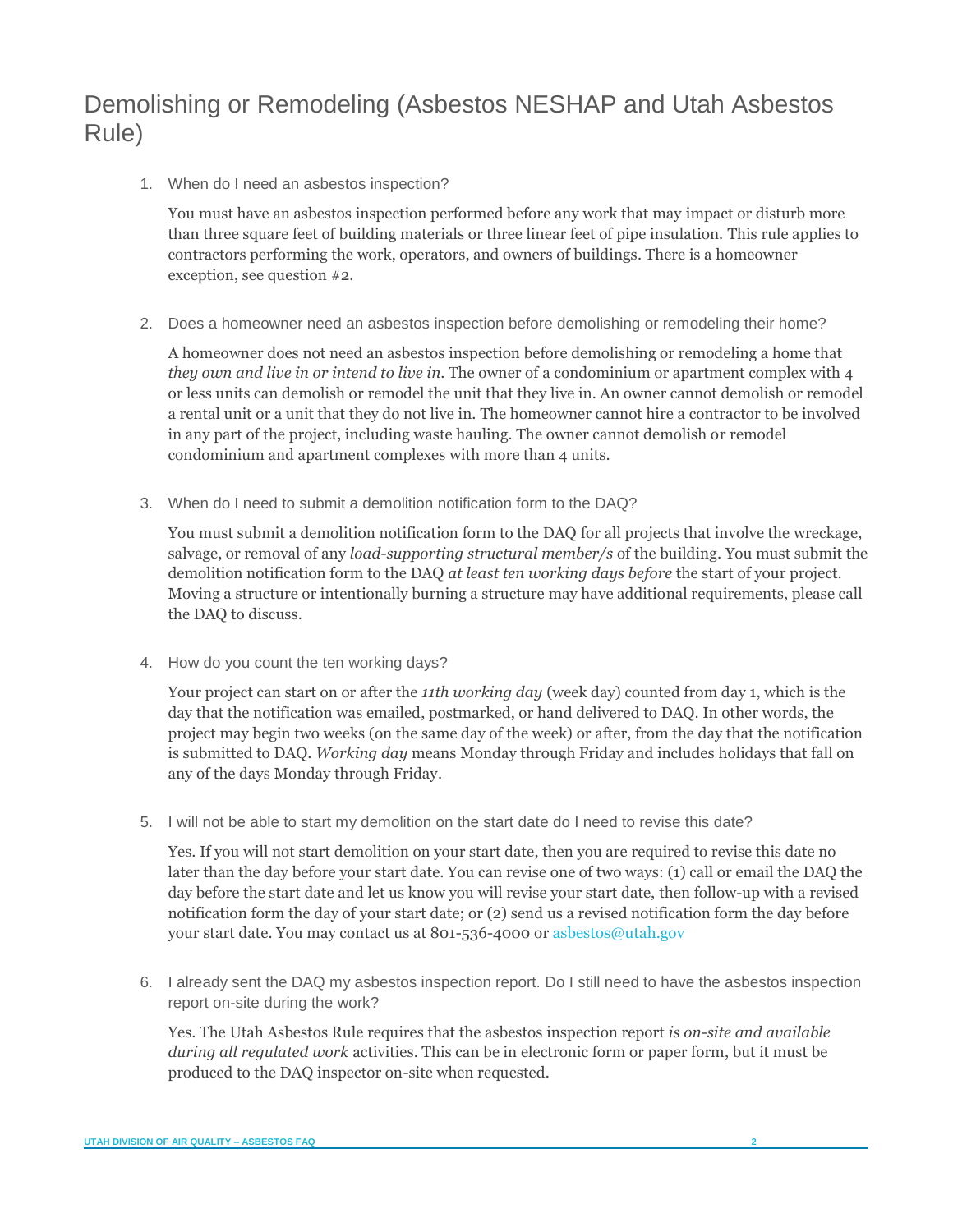7. The structure I want to demolish is just a wood or metal building. Do I still need an asbestos inspection before demolition?

Yes. An asbestos inspection is always required before a demolition, even if the building is all wood or metal. Your asbestos inspector may not be required to collect any asbestos bulk samples and will document that no suspect asbestos-containing materials (ACM) were observed. However, your inspector will sample any suspect ACM he or she finds, even ones that you may not have known could contain asbestos.

# <span id="page-2-0"></span>Asbestos Abatement or Asbestos Renovation (Asbestos NESHAP and Utah Asbestos Rule)

1. Do I need to install a viewport if the area that I am working in is small with no windows and only has one entrance/exit where my decontamination unit will be?

The rule requires that a viewport be installed in the enclosure or barriers *where feasible*. Therefore, if there is no feasible way to install a viewport, you do not need one. However, if there is a feasible location for a viewport but you did not install one, you could be in violation of the Utah Asbestos Rule.

2. Is the removal of floor tile and mastic a regulated project?

Most of the time no, as long as the asbestos inspector has determined that the floor tile and mastic is in good condition, it is a Category I non-friable, and your removal work practices will not make it friable. You cannot pulverize them or reduce them to dust during removal. The removal *is* a regulated project if you use mechanical means to remove the floor tiles or mastic. If you plan to use a buffer on the mastic, you will be making the mastic friable and special work practices exist; please refer to UAC R307-801-13(8). Please remember that friable materials mean asbestos-containing materials (ACM) that, when dry, can be crumbled, pulverized, or reduced to powder by hand pressure.

3. Is the removal of sheet vinyl a regulated project?

<span id="page-2-1"></span>Yes, the removal of sheet vinyl is a regulated project. The work practices used to remove the material causes the disturbance of the friable felt under the sheet vinyl top. This project will require an asbestos renovation/abatement notification form, certified company and workers, proper work practices and proper waste handling and disposal.

#### Asbestos Inspections

1. My polarized light microscopy (PLM) laboratory results found <1% (less than 1 percent) asbestos in the sample/s, do I still need to have a point count performed?

Yes, you must point count any samples that resulted in trace to 10% asbestos if you want to categorize these materials as non-asbestos. If you want to categorize these materials as asbestos-containing, then you do not need to point count the results.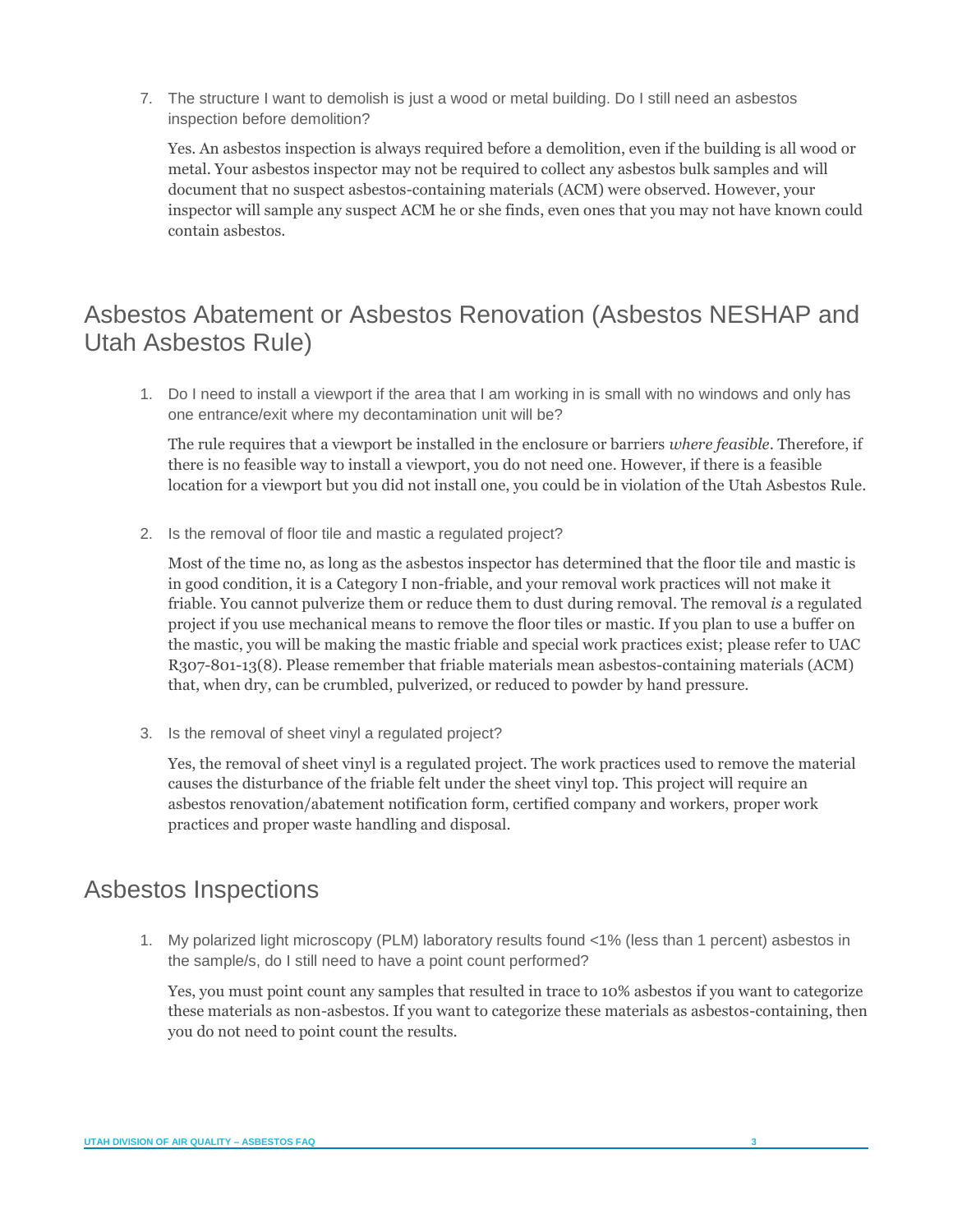2. What is a wall system and how do I sample it?

A wall system includes the drywall, mud (also called joint compound), and tape found on walls and ceilings of buildings. The mud must only be applied to the joints of the drywall sheets for the material to qualify as a wall system. If the mud or any other texturing material has been applied to the entire surface of the wall, then this layer is considered an add-on texture and cannot be included in the wall system. Add-on texture layers must be analyzed as a separate layer.

3. What is a surfacing material and how many samples do I need to collect?

A surfacing material is material that is sprayed-on, troweled-on, or otherwise applied to surfaces, such as acoustical plaster on ceilings and fireproofing materials on structural members, or other materials on surfaces for acoustical, fireproofing, or other purposes. This includes sprayed-on or painted-on ceiling treatment which means a surfacing material or treatment that has been applied to the ceiling regardless of application method. The asbestos inspector is required to collect, in a statistically random manner that is representative of the homogeneous area, bulk samples of each material that is not assumed to be asbestos-containing material (ACM), and shall collect the samples as follows:

- At least three bulk samples shall be collected from each homogeneous area that is 1,000 sq. ft. or less.
- At least five bulk samples shall be collected from each homogeneous area that is greater than 1,000 sq. ft. but less than or equal to 5,000 sq. ft.
- At least seven bulk samples shall be collected from each homogeneous area that is greater than 5,000 sq. ft.
- 4. How do I determine friability or if an asbestos material is RACM (regulated asbestos-containing material)?

Friable materials are defined as asbestos-containing materials (ACM) that, when dry, can be crumbled, pulverized, or reduced to powder by hand pressure. Regulated asbestos-containing material (RACM) means friable ACM, Category I non-friable ACM that has become friable, Category I non-friable ACM that will be or has been subjected to sanding, grinding, cutting, or abrading, or Category II non-friable ACM that has a high probability of becoming or has become crumbled, pulverized, or reduced to powder by the forces expected to act on the material in the course of demolition or renovation project operations.

Therefore, when performing an asbestos inspection, you must know what work activities will occur and whether or not non-friable materials will become friable. Some materials that are considered non-friable (like asbestos cement) have a high probability of becoming pulverized or reduced to powder during demolition or renovation and therefore must be removed by a certified asbestos contractor prior to those work activities. Your asbestos inspection report must reflect that requirement.

5. How many samples do I need to collect of wall plaster when inspecting before a demolition or renovation/remodel?

Wall plaster is a friable surfacing material. You must follow the  $3$ -5-7 Rule referred to in questions  $\#3$ of this section. It is important to remember that most wall plasters have two layers, a base coat and a skim coat. When sampling, you must collect the required number of samples (3-5-7) of *both* layers.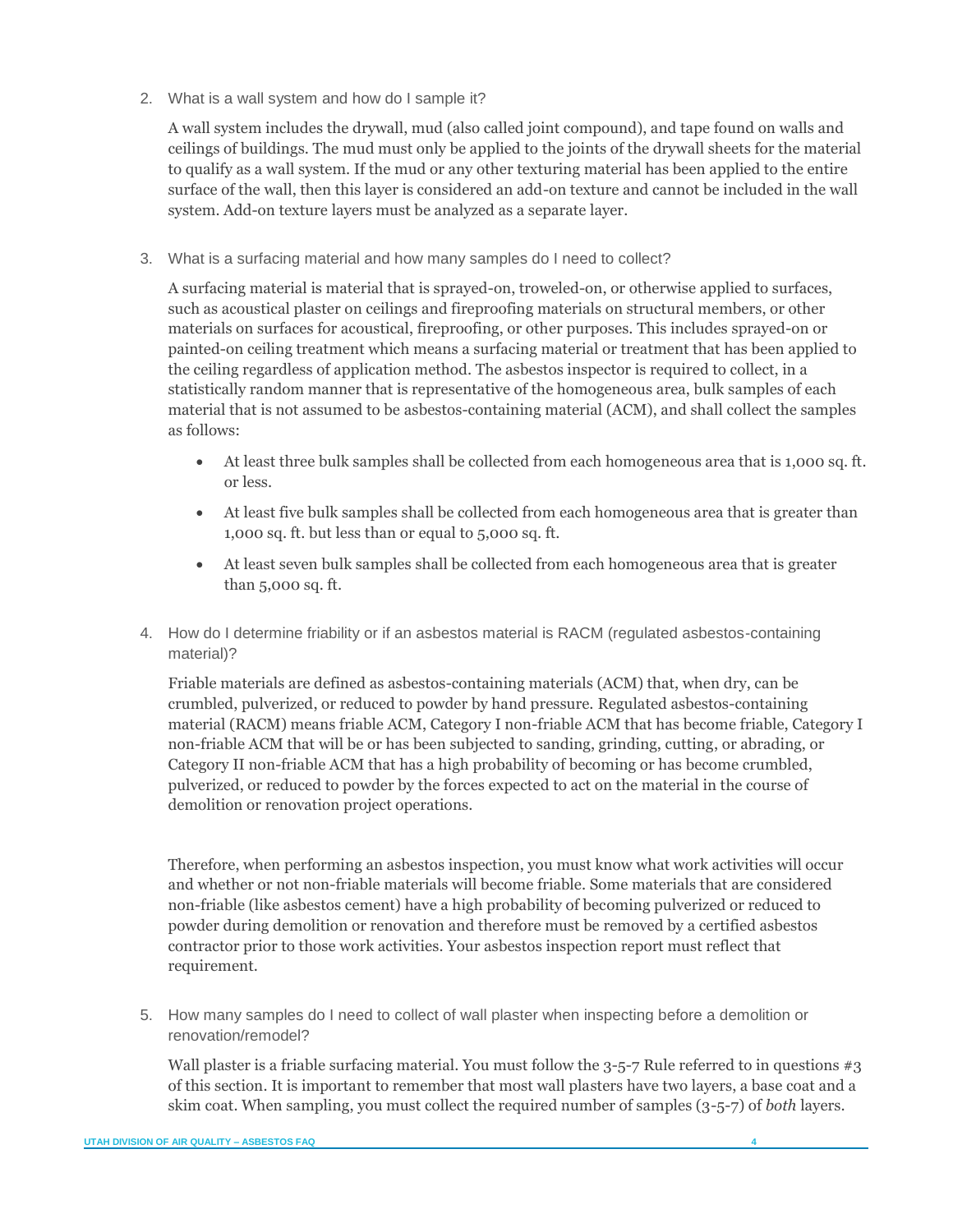6. I am doing an asbestos inspection for an owner who wants to burn a building. Does this change how I do my inspection and how I write my report?

Burning a building (such as for fire training) is considered a demolition. Burning a building requires that all asbestos-containing materials (ACM) be removed before the demolition. This includes all regulated asbestos-containing materials (RACM), Category I non-friable materials, and Category II non-friable materials. We recommend that you sample all suspect ACM rather than assume nonfriable materials. Assuming non-friable materials are asbestos-containing will force the owner to have them abated before the intentional burn.

# <span id="page-4-0"></span>Project Designs

1. When is a project design required?

There are three situations that require a project design. They are:

- Private or public not for profit school buildings subject to AHERA require a project design for the following activities: (1) a response action other than a small-scale, short duration (SSSD) maintenance activity, (2) a maintenance activity that disturbs friable asbestos-containing building material (ACBM) other than a SSSD maintenance activity, or (3) a response action for a major fiber release episode. Please see the Asbestos-In-Schools Rule (page 6) section of this document for more questions related to AHERA.
- Asbestos clean-up plans require a project design be submitted to the DAQ for approval before starting the non-emergency portion of an asbestos clean-up. Asbestos clean-up plan project designs are required following any improper disturbance. Please see UAC R307-801-13(9) for more information.
- Asbestos alternative work practice request (AWPR) forms require a project design be submitted to the DAQ for approval. These project designs must include sufficient diagrams, photographs, and description to define the AWPR scope of work and demonstrate that the AWPR is designed to achieve the control of asbestos equivalent to the Utah Asbestos Administrative Rules and Federal Asbestos Regulations, if appropriate.
- 2. What must an asbestos clean-up plan project design include?

In order to be accepted by the DAQ, an asbestos clean-up plan project design *must include at a minimum* the following: (1) a statement that all federal regulations and state rules will be complied with during the project including UAC R307-801 and 40 CFR Subpart M, (2) the owner, contractor, or project designer will notify the DAQ at least 24 hours prior to the completion of the clean-up project, and (3) a close-out report will be submitted to the DAQ at least 10 working days after the completion of the project.

# <span id="page-4-1"></span>Asbestos-In-Schools Rule (AHERA)

1. Is my school subject to the Asbestos Hazard Emergency Response Act (AHERA)?

The AHERA regulation applies to local education agencies (LEA). LEA means (1) any local education agency as defined in section 198 of the Elementary and Secondary Education Act of 1965 (20 U.S.C. 3381), (2) the owner of any nonpublic, nonprofit elementary, or secondary school building, and (3)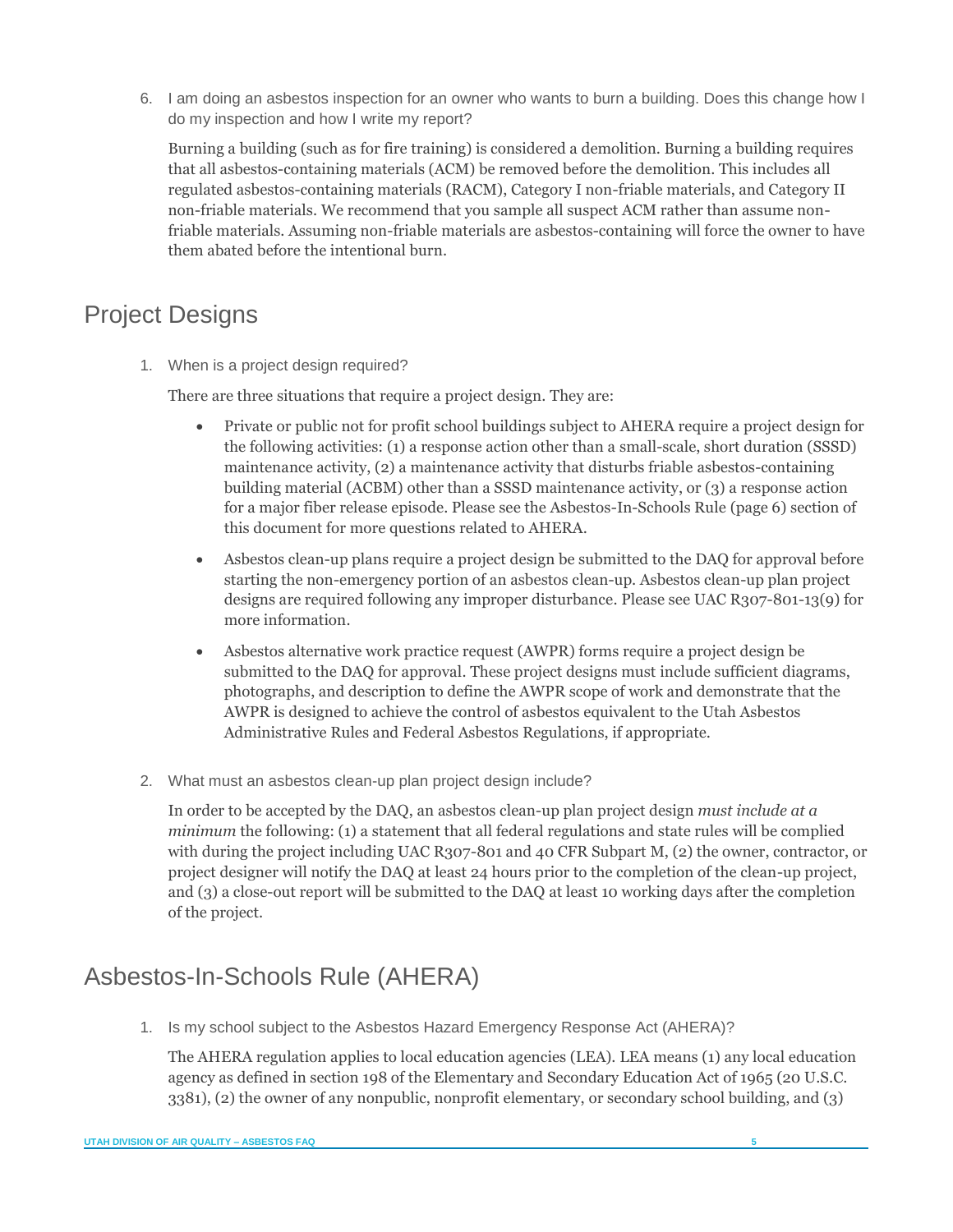the governing authority of any school operated under the defense dependent's education system provided for under the Defense Dependents' Education Act of 1978 (20 U.S.C. 921, et seq.).

2. A new school building does not have any asbestos-containing building materials (ABCM). Is an asbestos management plan still required?

Yes. Every school building must submit an asbestos management plan before the school is occupied. An architect or engineer can sign a statement that no ACBM was specified for use in the construction of a school *built after October 12, 1988* but that still needs to be submitted and maintained as an asbestos management plan.

3. Can an asbestos management plan or the last 3-year reinspection be used in lieu of an asbestos inspection report prior the renovation or demolition of a school building (NESHAP project)?

In most cases no. Typically the management plan and/or the last 3-year reinspection do not contain all the required information to fulfill the requirements needed for a NESHAP project such as a demolition, renovation, or remodel.

4. What training is required for my school district personnel?

The designated person is required to have adequate training to perform duties as the designated person. Depending on the size of the district and the amount or type of asbestos containing building materials, training could be different district to district.

Maintenance and custodial staff who work in a building that contains asbestos-containing building materials (ACBM) must have awareness training of at least two hours.

Maintenance and custodial staff who conduct any activities that will result in the disturbance of ACBM must have 14 hours of additional training.

Specific requirements for training topics can be found in 40 CFR 763.92. Please feel free to call the Utah DAQ if you want to discuss your school in detail.

5. How long does new maintenance or custodial staff have to complete the required training?

New custodial and maintenance employees must be trained within 60 days of being hired.

6. What are the requirements for the person conducting periodic surveillance? Is a certified inspector required?

Any custodial or maintenance staff can conduct periodic surveillance. A certified inspector is not required.

7. Are warning labels required for all asbestos-containing building materials (ACBM) in a school?

Warning labels are required immediately adjacent to any friable and non-friable ACBM and suspected ACBM assumed to be ACM located in routine maintenance areas such as boiler rooms.

8. If a school does not have any asbestos-containing building materials (ACBM), is the annual notification of the availability of the asbestos management plan still required?

Yes. Each school must have an asbestos management plan regardless of whether or not ACBM is present and the annual notification is still required.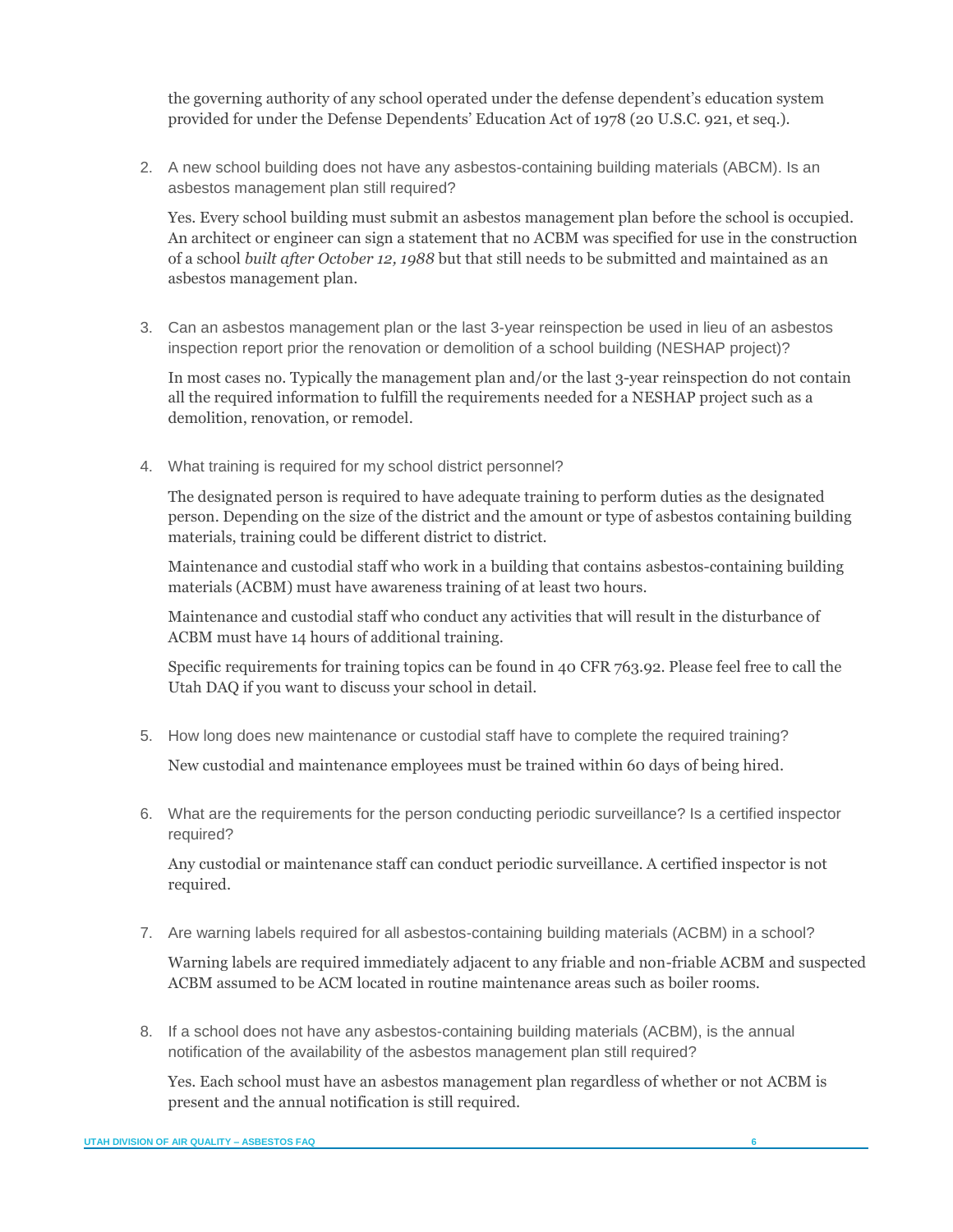9. Are relocatable classroom buildings (portables) required to be included in the school asbestos management plan?

Yes. All school buildings must have an asbestos management plan.

10. Am I required to notify the Utah DAQ before moving a relocatable classroom building (portable)?

Yes. Moving a relocatable classroom building is a NESHAP project and requires at least a 10 working day advanced notice. A demolition notification form is required to be submitted to the Utah DAQ.

11. Can a designated person develop a school's asbestos management plan?

An accredited and certified asbestos management planner must develop and submit a school's asbestos management plan to the State. A designated person can do this if they are certified as a management planner.

12. Our school had a certified asbestos inspector conduct our last 3-year reinspection and we added it to our existing asbestos management plan. Have we met all the requirements of the 3-year reinspection?

Not necessarily. A certified asbestos management planner must review the results of each inspection and assessment. Reinspections are included and they must also be reviewed by a certified management planner.

13. Can an abatement contractor and management planner work for the same company?

Yes, however the local education agency (LEA) should consider the conflict of interest in this scenario. The asbestos management planner might recommend more expensive response actions to the LEA.

14. Is transmission electron microscopy (TEM) clearance air sampling always required for a response action?

No, phase contrast microscopy (PCM) may be used to confirm completion of removal, encapsulation, or enclosure of an asbestos-containing building material (ACBM) that is greater than small-scale, short-duration but less than or equal to 160 square feet or 260 linear feet.

15. How many samples do I need to collect for an air clearance after a response action?

There are three options for the number and type of air clearance samples required to be collected after a response action. You may choose one of the following:

- Collect 5 phase contrast microscopy (PCM) samples from within the functional space. Each sample must be less than or equal to 0.01 fibers per cubic centimeter (0.01 f/cm3) for the response action to be considered complete. This method can only be used if the response action involves more than small-scale, short-duration but less than or equal to 160 square feet or 260 linear feet of asbestos-containing materials.
- Collect 5 transmission electron microscopy (TEM) samples from within the function space. The average concentration of all five samples must not exceed 70 structures per square millimeter (70 s/mm<sup>2</sup>) for the response action to be considered complete.
- Collect a total of 13 transmission electron microscopy (TEM) samples; including 5 samples in the functional space, five samples per ambient area positioned at locations representative of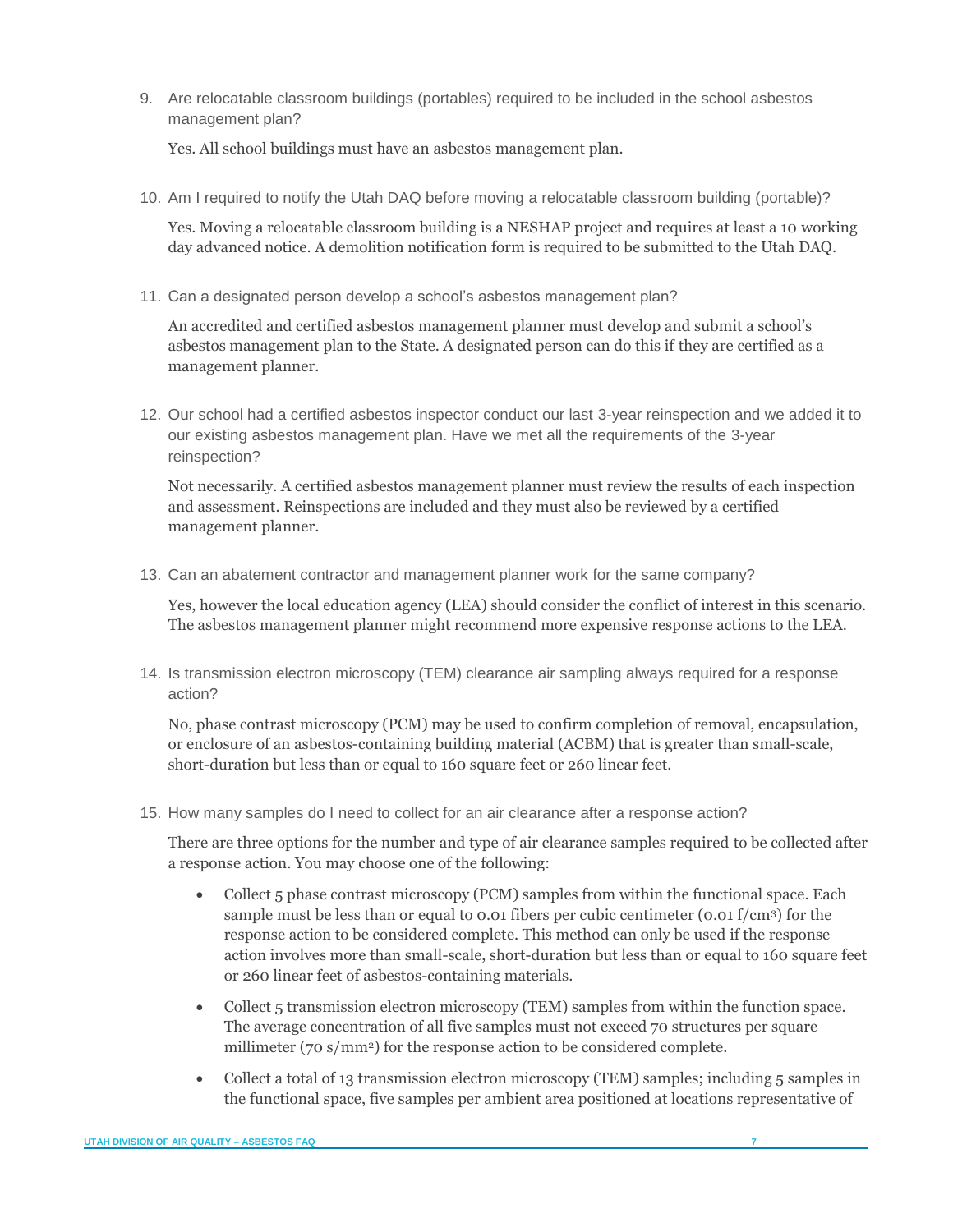the air entering the abatement site, 2 field blanks, and 1 sealed blank. Using the results of all 13 samples, you perform the Z-test calculation found in Appendix A of Part 763 Subpart E.

16. How do I select sampling sites for air sampling after a response action?

Sampling sites must be selected at random and provide unbiased and representative samples.

17. What are aggressive sampling conditions?

Aggressive sampling conditions are used to dislodge any remaining dust and may be used with transmission electron microscopy (TEM) sampling. Leaf blowers or fans can be used. Prior to air monitoring, you must sweep floors, ceilings, and walls with at least a one horsepower leaf blower.

## <span id="page-7-0"></span>**Certification**

1. What asbestos certification disciplines are available in Utah?

Utah DAQ approves asbestos training courses and asbestos certifications for the following disciplines: asbestos worker, contractor/supervisor, inspector, management planner, and project designer.

2. How do I become a certified asbestos professional?

To become a Utah certified asbestos professional, you must complete the following:

- 1) Attend a Utah approved or EPA accredited training course for at least one of the disciplines described in question #1. These courses range from 3 to 5 days depending on the discipline and have an exam at the end of the course.
- 2) Once you have completed the class and passed the exam, the training course provider will give you an accreditation. You will provide this accreditation record to the Utah DAQ, along with the asbestos individual certification application form, a notarized citizenship form, and a passport-quality photograph of yourself.
- 3) Pay the application fee associated with each discipline.
- 4) Once all the proper paperwork and payment has been received, the DAQ will process the application and provide you with a certification card. Your certification will expire exactly one year from the last day of the training course.

You cannot start asbestos work until you have received your Utah certification card.

3. How does my company become a certified asbestos company?

You must fill out the asbestos company certification application form and submit it to the Utah DAQ along with the application fee. Your company may certify for 1 to 5 years at a time. You cannot start asbestos work until you have received your Utah certification card.

4. When do I need to take a refresher course?

Asbestos certifications expire one year from the last day of the training course. You may perform asbestos work during that year. However, after your certification has expired, you cannot perform any asbestos work. You have one extra grace year to attend a refresher course. Refresher courses are 4